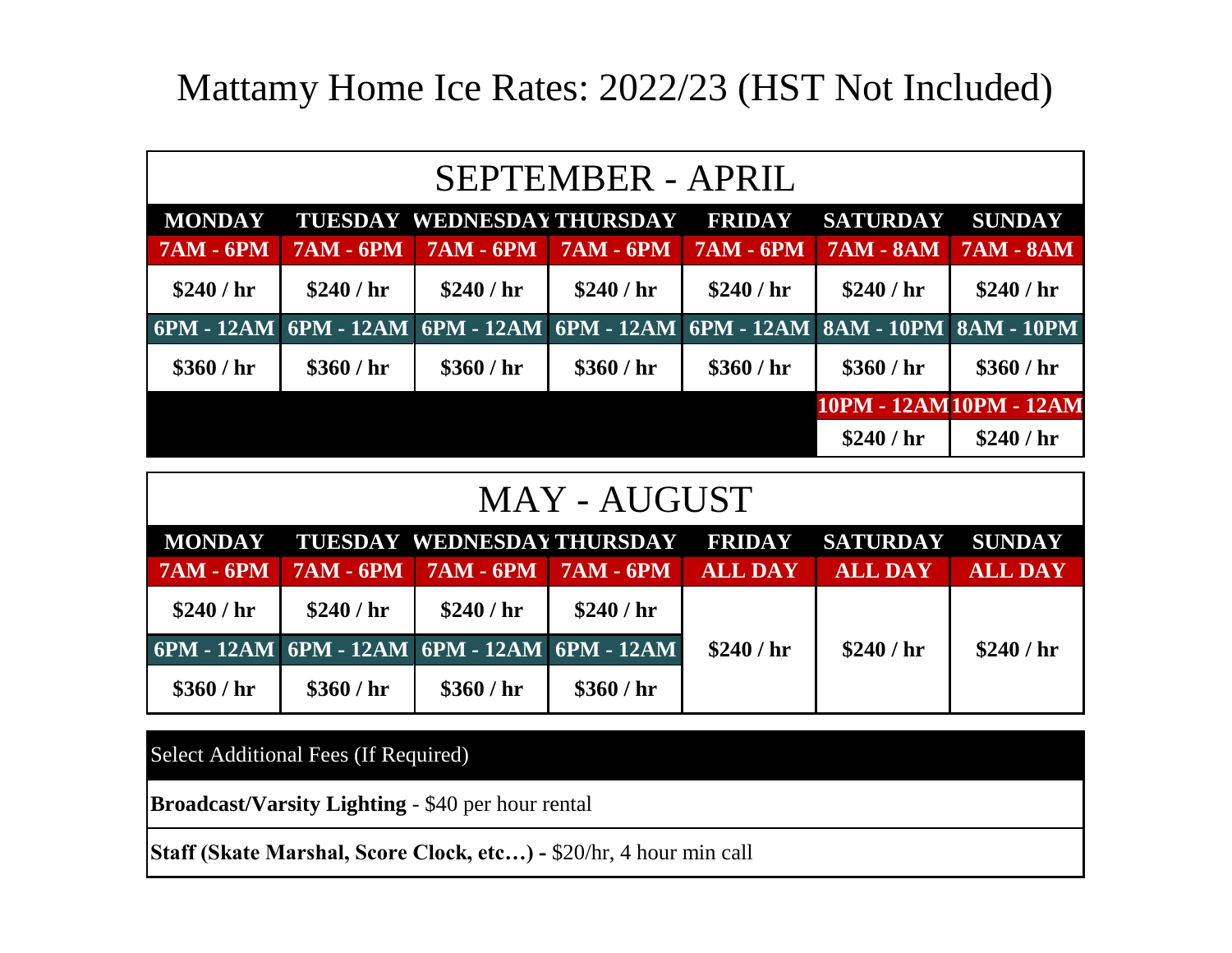## 2022 JUNE ICE AVAILABILITY



Updated on May 27th 2022 Subject to change without notice

| Sunday    | Monday    | Tuesday   | Wednesday | Thursday  | Friday    | Saturday  |
|-----------|-----------|-----------|-----------|-----------|-----------|-----------|
| 29        | 30        | 31        | $0 \\ 1$  | 02        | 03        | 04        |
|           |           |           | $\rm N/A$ | $\rm N/A$ | $\rm N/A$ | $\rm N/A$ |
| 05        | 06        | 07        | $08\,$    | 09        | 10        | 11        |
|           |           |           |           |           |           |           |
| $\rm N/A$ | $\rm N/A$ | $\rm N/A$ | $\rm N/A$ | $\rm N/A$ | $\rm N/A$ | $\rm N/A$ |
|           |           |           |           |           |           |           |
| 12        | 13        | 14        | 15        | 16        | 17        | 18        |
| $\rm N/A$ | $\rm N/A$ | $\rm N/A$ | $\rm N/A$ | $\rm N/A$ | $\rm N/A$ | $\rm N/A$ |
|           |           |           |           |           |           |           |
| 19        | 20        | 21        | 22        | 23        | 24        | 25        |
| $\rm N/A$ | $\rm N/A$ | $\rm N/A$ | $\rm N/A$ | $\rm N/A$ | $\rm N/A$ | $\rm N/A$ |
|           |           |           |           |           |           |           |
| 26        | 27        | $28\,$    | 29        | 30        | 01        | 02        |
| $\rm N/A$ | $\rm N/A$ | $\rm N/A$ | $\rm N/A$ | $\rm N/A$ |           |           |
|           |           |           |           |           |           |           |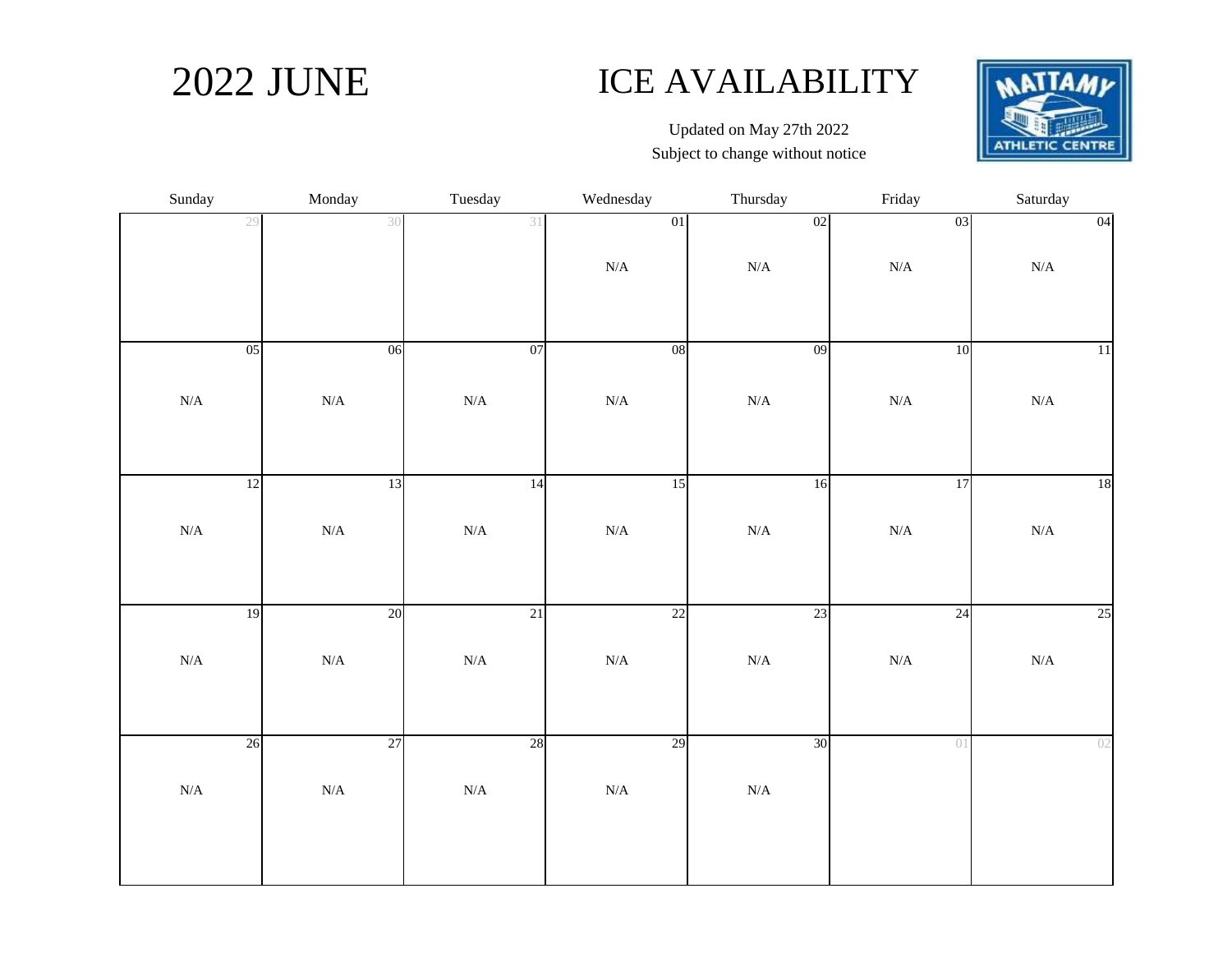#### 2022 JULY ICE AVAILABILITY



Updated on May 27th 2022 Subject to change without notice

| Sunday                        | Monday                   | Tuesday         | Wednesday                                    | Thursday                                     | Friday                                       | Saturday             |
|-------------------------------|--------------------------|-----------------|----------------------------------------------|----------------------------------------------|----------------------------------------------|----------------------|
| 26                            | 27                       | 28              | 29                                           | 30                                           | 01                                           | 02                   |
|                               |                          |                 |                                              |                                              | N/A                                          | N/A                  |
|                               |                          |                 |                                              |                                              |                                              |                      |
| 03                            | 04                       | 05              | 06                                           | 07                                           | $\overline{08}$                              | 09                   |
| $\rm N/A$                     | $\rm N/A$                | $\rm N/A$       | $\rm N/A$                                    | $\rm N/A$                                    | $\rm N/A$                                    | $\rm N/A$            |
|                               |                          |                 |                                              |                                              |                                              |                      |
| 10                            | $\overline{11}$          | 12              | 13                                           | 14                                           | 15                                           | 16                   |
| $\rm N/A$                     | $\rm N/A$                | $\rm N/A$       | N/A                                          | $\rm N/A$                                    | $\rm N/A$                                    | N/A                  |
|                               |                          |                 |                                              |                                              |                                              |                      |
| 17<br>$\rm N/A$               | 18<br>$7AM - 8AM$        | 19<br>4PM - 5PM | 20<br>7AM - 8AM                              | 21<br>7AM - 8AM                              | 22<br>7AM - 8AM                              | 23<br>7AM - Midnight |
|                               | $4PM - 7PM$              |                 | $4\mathrm{PM}$ - $5\mathrm{PM}$              | $4\mathrm{PM}$ - $5\mathrm{PM}$              | $4\mathrm{PM}$ - $6\mathrm{PM}$              |                      |
|                               | 11PM - Midnight          |                 | 11PM - Midnight                              | 11PM - Midnight                              | 8PM - Midnight                               |                      |
| 24                            | 25                       | 26              | $\overline{27}$                              | 28                                           | 29                                           | 30                   |
| 7AM - 4PM<br>6PM - Midnight   | 7AM - 8AM<br>$4PM - 7PM$ | 4PM - 5PM       | 7AM - 8AM<br>$4\mathrm{PM}$ - $5\mathrm{PM}$ | 7AM - 8AM<br>$4\mathrm{PM}$ - $5\mathrm{PM}$ | 7AM - 8AM<br>$4\mathrm{PM}$ - $6\mathrm{PM}$ | 7AM - Midnight       |
|                               | 11PM - Midnight          |                 | 11PM - Midnight                              | 11PM - Midnight                              | 8PM - Midnight                               |                      |
| 31                            | 01                       | 02              | 03                                           | 04                                           | 05                                           | 06                   |
| $7AM - 4PM$<br>6PM - Midnight |                          |                 |                                              |                                              |                                              |                      |
|                               |                          |                 |                                              |                                              |                                              |                      |